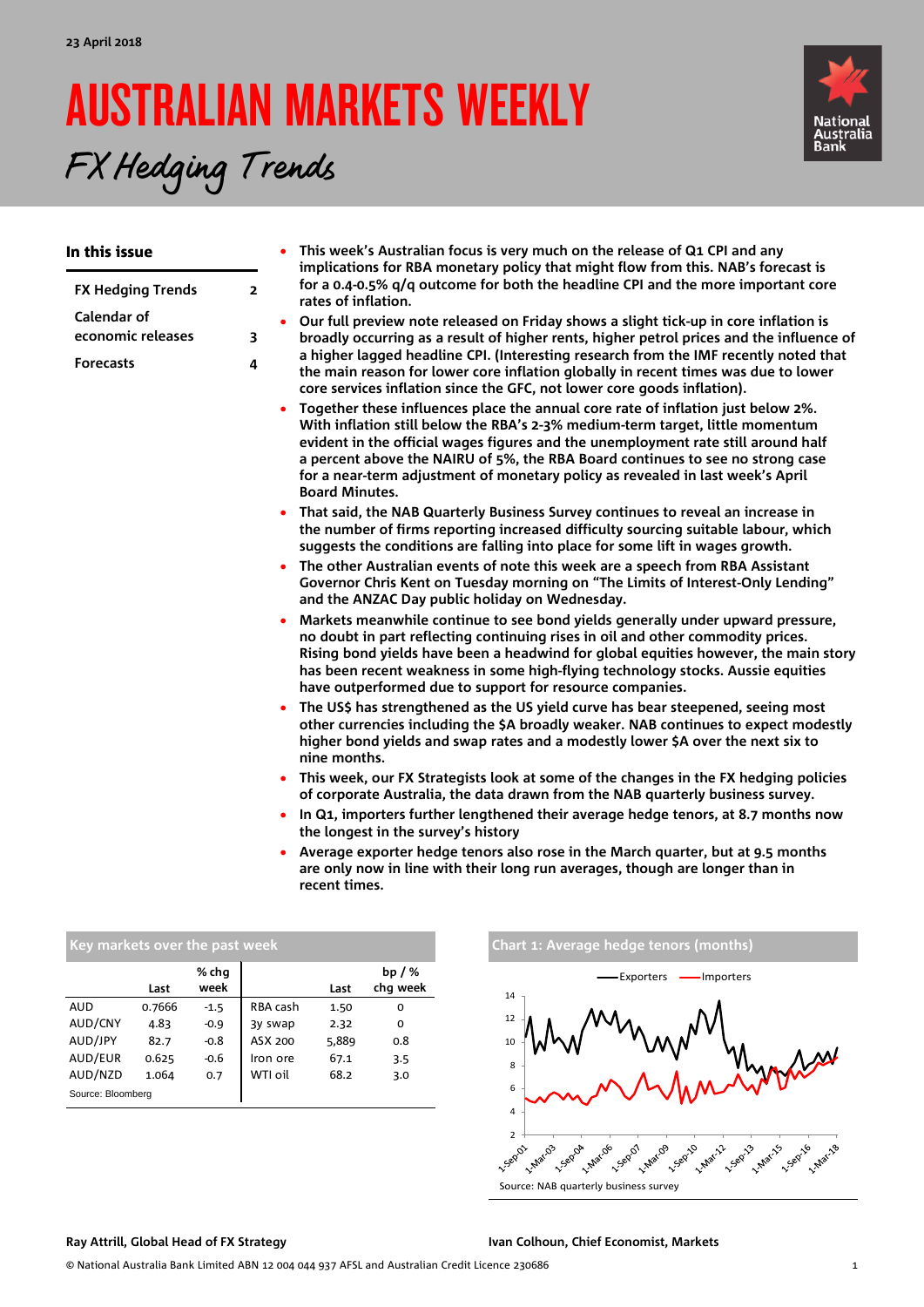### <span id="page-1-0"></span>FX hedging trends of corporate Australia

Included in NAB's Quarterly Business survey is a series of questions regarding the impact foreign exchange rates are having on businesses. They also offer insight into: how hedging behaviour is changing over time; whether firms are raising or reducing the proportion of their FX exposures hedged back into AUD; and how views on the AUD/USD exchange rate are evolving.

### Importers' hedge tenors longest on record

As shown in Chart 1, importers in the past couple of years have been steadily raising the average tenor of their hedge books (forward foreign exchange purchases). At 8.7 months in the March 2018 survey, up from 8.4 in Q4 2017, this is the longest hedge period in the 16-year survey history and above the long term average of 6.4 months.

Exporters have on average in the past one to two years been running slightly longer hedge books than three to four years go. In the March quarter survey, the average tenor of exporters' hedge books rose to 9.5 months, the highest since March 2013 and now exactly in line with the historical average.

The recent lengthening in average importer and exporter hedge tenors is consistent with the notion that AUD/USD levels near 80 cents are perceived to be near range highs and therefore advantageous for importers, but also likely reflect diminished confidence among exporters that the AUD is going to fall significantly any time soon.

Additionally, the progressive erosion of the forward rate discount on AUD/USD, cheapening the cost of hedging forward FX payables, looks to have been reflected in greater enthusiasm for hedging by importers over longer time horizons.

While hedge tenors have lengthened amongst both the exporter and importer communities, the share of FX exposure being routinely hedged hasn't changed much among importers but has risen in the case of exporters.



Chart 2 shows that the percentage of future payables that importers are hedging averaged 34% in the March quarter, unchanged on Q4 2017 and exactly in line with the long-term average. Exporters hedged on average 35% of their forward receivables in the March quarter survey, up from 29% in the December quarter, which is now well above the long term average of 25%. This might reflect the resilience of the AUD in the past

year or so (i.e. broadly unchanged) and hence a desire to protect against the risk of renewed appreciation, as well as loss of confidence in significantly lower AUD levels being achieved.

### AUD strength no longer underestimated

In the survey six months ago, the average forecast for the AUD/USD six months forward was 0.7787, very close to the actual outcome (AUD/USD averaged 0.78 during the late February/early March survey period). This follows the previous two years during which the AUD six months forward had been quite consistently under-estimated, by on average 2 cents.

The median forecast for the AUD/USD in six months (ie. around end-August 2018) in the March survey is 0.7775.

### **Table 1: Key FX Statistics Sep-17 Dec-18 Mar-18**

| <b>Exporters average months hedged</b> | 9.2    | 8.1    | 9.5    |
|----------------------------------------|--------|--------|--------|
| Importers average months hedged        | 8.3    | 8.4    | 8.7    |
|                                        |        |        |        |
| % of exporter receivables hedged       | 34.7   | 29.2   | 31.8   |
| % of importer payables hedged          | 40.7   | 34.2   | 34.3   |
|                                        |        |        |        |
| AUD expected in 6 months               | 0.7787 | 0.7594 | 0.7775 |

[Ray.Attrill@nab.com.au](mailto:Ray.Attrill@nab.com.au)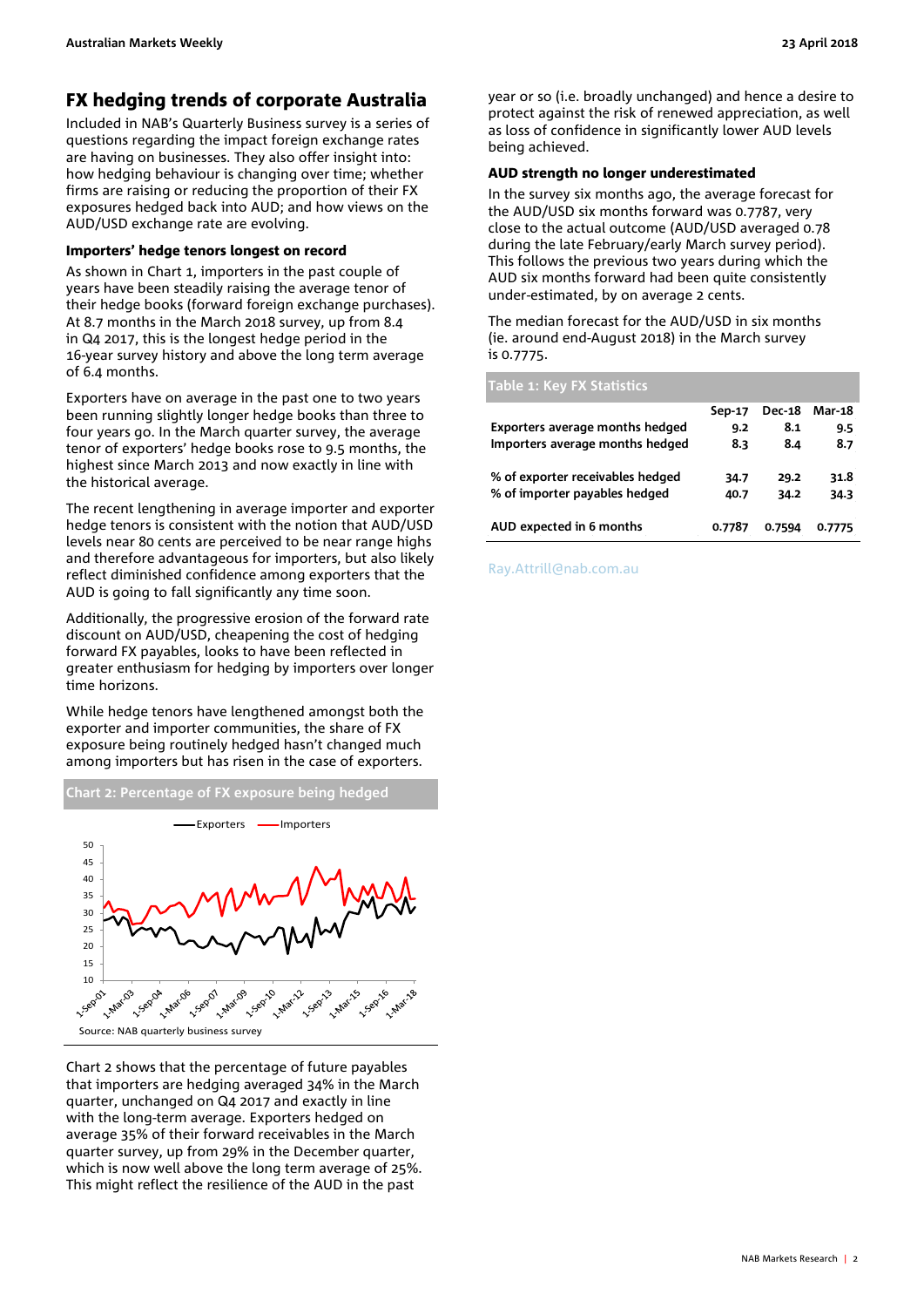### <span id="page-2-0"></span>CALENDAR OF ECONOMIC RELEASES

| Country                    | <b>Economic Indicator</b>                                              | Period | Forecast  | Consensus      | Actual | Previous    | <b>GMT</b> | <b>AEST</b>  |
|----------------------------|------------------------------------------------------------------------|--------|-----------|----------------|--------|-------------|------------|--------------|
|                            | Monday, 23 April 2018                                                  |        |           |                |        |             |            |              |
| JN                         | Nikkei Japan PMI Mfg                                                   | Apr P  |           |                |        | 53.1        | 23.30      | 10.30        |
| ΝZ                         | Credit Card Spending MoM/YoY                                           | Mar    |           | $\prime$       |        | 0.7/7       | 2.00       | 13.00        |
| GE                         | Markit/BME Germany Manufacturing PMI                                   | Apr P  |           | 57.5           |        | 58.2        | 6.30       | 17.30        |
| EC                         | Markit Eurozone Manufacturing PMI                                      | Apr P  |           | 56.1           |        | 56.6        | 7.00       | 18.00        |
| EC                         | Govt Debt/GDP Ratio                                                    | 2017   |           |                |        |             | 8.00       | 19.00        |
| CA                         | Wholesale Trade Sales MoM                                              | Feb    |           | 0.8            |        | 0.1         | 11.30      | 22.30        |
| US                         | Chicago Fed Nat Activity Index                                         | Mar    |           | 0.265          |        | 0.88        | 11.30      | 22.30        |
| US                         | <b>Markit US Manufacturing PMI</b>                                     | Apr P  |           | 55.2           |        | 55.6        | 12.45      | 23.45        |
| US                         | <b>Markit US Services PMI/Composite PMI</b>                            | Apr P  |           | 54.1/          |        | 54/54.2     | 12.45      | 23.45        |
| EC                         | ECB's Coeure Speaks in Frankfurt                                       |        |           |                |        |             | 13.00      | 0.00         |
| US                         | Existing Home Sales/MoM                                                | Mar    |           | 5.55/0.18      |        | 5.54/3      | 13.00      | 0.00         |
| CA                         | Bank of Canada's Poloz and Wilkins testify at House Committee          |        |           |                |        |             | 18.30      | 5.30         |
| Tuesday,                   | 24 April 2018                                                          |        |           |                |        |             |            |              |
| AU                         | RBA's Kent Gives Speech in Sydney: The Limits of Interest-only Lending |        |           |                |        |             | 21.00      | 8.00         |
| ΝZ                         | Net Migration SA                                                       | Mar    |           |                |        | 4970        | 21.45      | 8.45         |
| AU                         | ANZ Roy Morgan Weekly Consumer Confidence Index                        | 22-Apr |           |                |        | 116         | 22.30      | 9.30         |
| JN                         | PPI Services YoY                                                       | Mar    |           | 0.5            |        | 0.6         | 22.50      | 9.50         |
| AU                         | <b>CPI QoQ/YoY</b>                                                     | 1Q     | 0.45/1.9  | 0.5/2          |        | 0.6/1.9     | 0.30       | 11.30        |
| AU                         | <b>CPI Trimmed Mean QoQ/YoY</b>                                        | 1Q     | 0.5/1.8   | 0.5/1.8        |        | 0.4/1.8     | 0.30       | 11.30        |
| AU                         | CPI Weighted Median QoQ/YoY                                            | 1Q     | 0.4/1.9   | 0.5/1.9        |        | 0.4/2       | 0.30       | 11.30        |
| JN                         | Leading Index CI                                                       | Feb F  |           |                |        | 105.8       | 4.00       | 15.00        |
| JN                         | Machine Tool Orders YoY                                                | Mar F  |           |                |        | 28.1        | 5.00       | 16.00        |
| <b>GE</b>                  | <b>IFO Business Climate</b>                                            | Apr    |           | 102.8          |        | 114.7       | 7.00       | 18.00        |
| UK                         | PSNB ex Banking Groups                                                 | Mar    |           | 3              |        | 1.3         | 7.30       | 18.30        |
| <b>FR</b>                  | <b>ECB's Villeroy Speaks in London</b>                                 |        |           |                |        |             | 8.30       | 19.30        |
| US                         | FHFA House Price Index MoM                                             | Feb    |           | 0.6            |        | 0.8         | 12.00      | 23.00        |
| US                         | New Home Sales/MoM                                                     | Mar    |           | 630/1.9        |        | $618/-0.6$  | 13.00      | 0.00         |
| US                         | Richmond Fed Manufact. Index                                           | Apr    |           | 16             |        | 15          | 13.00      | 0.00         |
| US                         | Conf. Board Consumer Confidence                                        | Apr    |           | 126            |        | 127.7       | 13.00      | 0.00         |
|                            | Wednesday, 25 April 2018                                               |        |           |                |        |             |            |              |
|                            | <b>ANZAC Day holiday - AU NZ</b>                                       |        |           |                |        |             |            |              |
| JN                         | All Industry Activity Index MoM                                        | Feb    |           | 0.5            |        | $-1.8$      | 3.30       | 14.30        |
| EC                         | ECB's Villeroy, Knot, Lane Speak in Paris                              |        |           |                |        |             | 6.00       | 17.00        |
| US                         | <b>MBA Mortgage Applications</b>                                       | 20-Apr |           |                |        | 4.9         | 10.00      | 21.00        |
|                            | Thursday, 26 April 2018                                                |        |           |                |        |             |            |              |
| AU                         | Export Price Index QoQ/Import Price Index QoQ                          | 1Q     |           | 4.1            |        | 2.8/2       | 0.30       | 11.30        |
| AU                         | NAB Quarterly SME Survey/ NAB Consumer Behaviour Report                | 1Q     |           |                |        |             | 0.30       | 11.30        |
| GE                         | GfK Consumer Confidence                                                | May    |           | 10.8           |        | 10.9        | 5.00       | 16.00        |
| UK                         | UK Finance Loans for Housing                                           | Mar    |           | 37000          |        | 38120       | 7.30       | 18.30        |
| EC                         | <b>ECB Deposit Facility Rate</b>                                       | 26-Apr |           | $-0.4$         |        | $-0.4$      | 10.45      | 21.45        |
| EC                         | <b>ECB President Draghi's Media Briefing After Policy Decision</b>     |        |           |                |        |             | 11.30      | 22.30        |
| US                         | Initial Jobless Claims                                                 | 21-Apr |           | 230            |        | 232         | 11.30      | 22.30        |
| US                         | Wholesale Inventories MoM                                              | Mar P  |           | 0.6            |        | $\mathbf 1$ | 11.30      | 22.30        |
| US                         | Durable Goods Orders/Orders Ex Transportation                          | Mar P  |           | 1.4/0.4        |        | 3/1         | 11.30      | 22.30        |
| US                         | Cap Goods Orders Nondef Ex Air/Ship Nondef Ex Air                      | Mar P  |           | 0.6/0.4        |        | 1.4/1.4     | 11.30      | 22.30        |
| US                         | <b>Bloomberg Consumer Comfort</b>                                      | 22-Apr |           |                |        | 58.1        | 12.45      | 23.45        |
| Friday, 27 April 2018      |                                                                        |        |           |                |        |             |            |              |
| ΝZ                         | ANZ Consumer Confidence Index/MoM                                      | Apr    |           | $\prime$       |        | 128/0.2     | 21.00      | 8.00         |
| ΝZ                         | Trade Balance NZD                                                      | Mar    | 48        | 200            |        | 217         | 21.45      | 8.45         |
| JN                         | Tokyo CPI YoY                                                          | Apr    |           | 0.8            |        | $\mathbf 1$ | 22.30      | 9.30         |
| JN                         | Tokyo CPI Ex-Fresh Food YoY/Ex-Fresh Food, Energy YoY                  | Apr    |           | 0.8/0.5        |        | 0.8/0.5     | 22.30      | 9.30         |
| JN                         | Jobless Rate                                                           | Mar    |           | 2.5            |        | 2.5         | 22.30      | 9.30         |
| JN                         | Retail Sales MoM                                                       | Mar P  |           | 0              |        | 0.4         | 22.50      | 9.50         |
| JN                         | Industrial Production MoM/Yoy                                          | Mar P  |           | 0.5/2          |        | 0/1.6       | 22.50      | 9.50         |
| AU                         | PPI QoQ/YoY                                                            | 1Q     |           |                |        | 0.6         | 0.30       | 11.30        |
| NZ                         | New Residential Lending YoY                                            | Mar    |           |                |        | 6.6         | 2.00       | 13.00        |
| JN                         | <b>BOJ Policy Balance Rate</b>                                         | 27-Apr |           |                |        | $-0.1$      |            | After midday |
| JN                         | <b>BOJ Outlook Report</b>                                              |        |           |                |        | $\mathbf 0$ |            |              |
| JN                         | Housing Starts YoY                                                     | Mar    |           | $-4.8$         |        | $-2.596$    | 4.00       | 15.00        |
| GE                         | Unemployment Claims Rate SA/ Change (000s)                             | Apr    |           | $5.3/-15$      |        | $5.3/-19$   | 6.55       | 17.55        |
| UK                         | <b>GDP QoQ/YoY</b>                                                     | 1QA    |           | 0.3/1.4        |        | 0.4/1.4     | 7.30       | 18.30        |
| EC                         | Consumer Confidence                                                    | Apr F  |           |                |        | 0.4         | 8.00       | 19.00        |
| US                         | <b>GDP Annualized QoQ</b>                                              | 1QA    |           | 2 <sup>1</sup> |        | 2.9         | 11.30      | 22.30        |
| US                         | Core PCE QoQ                                                           | 1Q A   |           | 2.5            |        | 1.9         | 11.30      | 22.30        |
| US                         | <b>Employment Cost Index</b>                                           | 1Q     |           | 0.7            |        | 0.6         | 11.30      | 22.30        |
| US                         | <b>GDP Price Index</b>                                                 | 1Q A   |           | 2.2            |        | 2.3         | 11.30      | 22.30        |
|                            | <b>Upcoming Central Bank Interest Rate Announcements</b>               |        |           |                |        |             |            |              |
| Europe, ECB                |                                                                        | 26-Apr | -0.4%     | $-0.40%$       |        | $-0.4%$     |            |              |
| Japan, BoJ                 |                                                                        | 27-Apr | $-0.10%$  | $-0.10%$       |        | $-0.1%$     |            |              |
| Australia, RBA             |                                                                        | 1-May  | 1.5%      | 1.5%           |        | 1.5%        |            |              |
| US, Federal Reserve        |                                                                        | 2-May  | 1.5-1.75% | 1.5-1.75%      |        | 1.5-1.75%   |            |              |
| New Zealand, RBNZ          |                                                                        | 10-May | 1.75%     | 1.75%          |        | 1.75%       |            |              |
| UK, BOE                    |                                                                        | 10-May | 0.5%      | 0.5%           |        | 0.5%        |            |              |
| Canada, BoC<br>$C$ MT. $C$ | nudeb Maan Timo: AECT: Australian Eastern Ctandard Time                | 30-May | 1.5%      | 1.375%         |        | 1.25%       |            |              |

GMT: Greenwich Mean Time; AEST: Australian Eastern Standard Time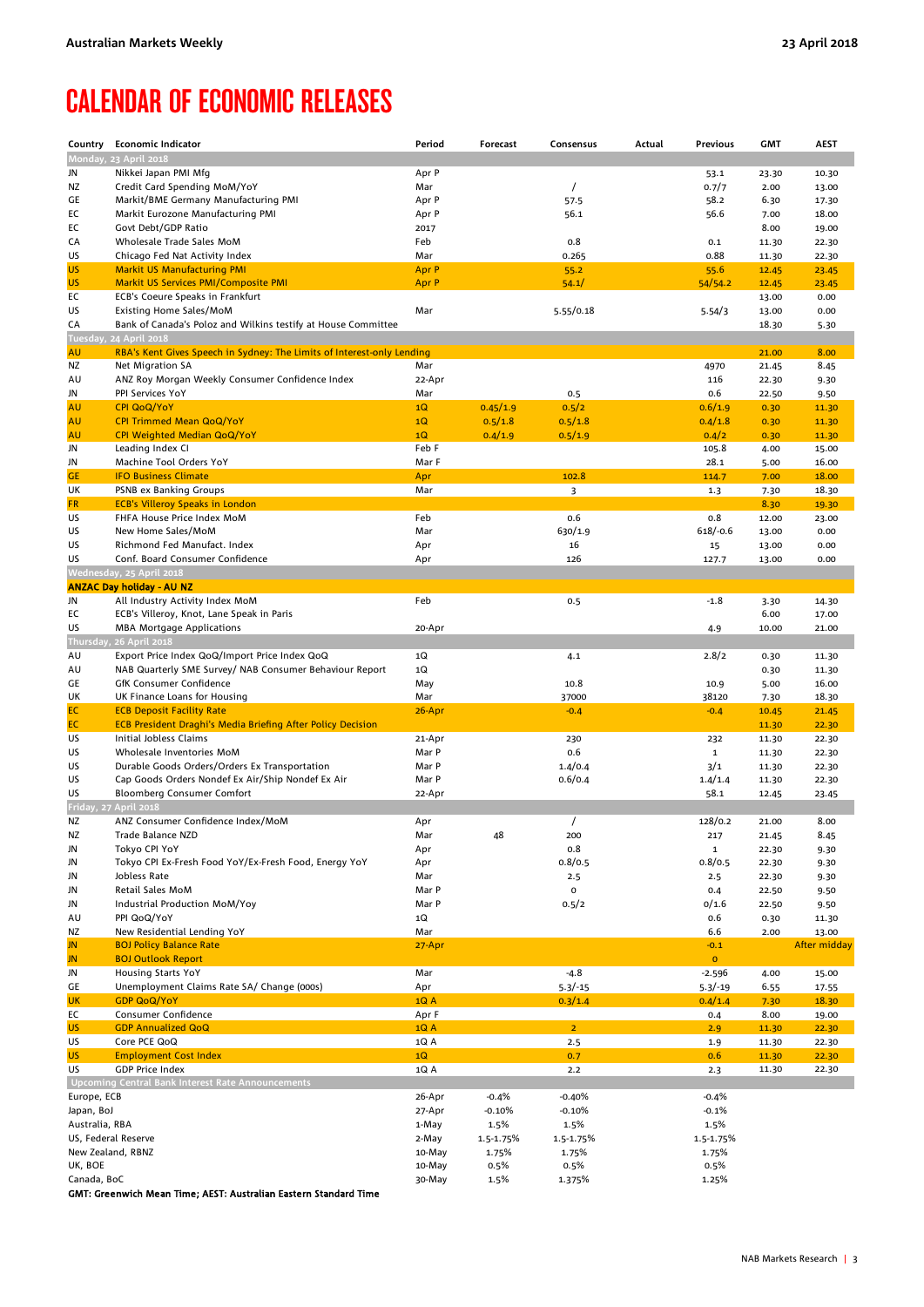### <span id="page-3-0"></span>FORECASTS

| <b>Economic Forecasts</b> |  |
|---------------------------|--|
|                           |  |
|                           |  |

| Annual % change                 |         |        |        |         |        |        |        |        | Quarterly % change |        |        |        |                |                |        |        |                |                |        |        |
|---------------------------------|---------|--------|--------|---------|--------|--------|--------|--------|--------------------|--------|--------|--------|----------------|----------------|--------|--------|----------------|----------------|--------|--------|
|                                 |         |        |        |         |        | 2016   |        |        |                    | 2017   |        |        |                | 2018           |        |        |                | 2019           |        |        |
| <b>Australia Forecasts</b>      | 2016    | 2017   | 2018   | 2019    | Q1     | Q2     | Q3     | Q4     | Q <sub>1</sub>     | Q2     | Q3     | Q4     | Q <sub>1</sub> | Q <sub>2</sub> | Q3     | Q4     | Q <sub>1</sub> | Q <sub>2</sub> | Q3     | Q4     |
| <b>Household Consumption</b>    | 2.9     | 2.7    | 2.5    | 2.5     | 1.0    | 0.6    | 0.5    | 0.8    | 0.4                | 0.9    | 0.5    | 1.0    | 0.4            | 0.6            | 0.5    | 0.7    | 0.6            | 0.6            | 0.7    | 0.7    |
| Underlying Business Investment  | $-11.9$ | 3.0    | 4.9    | 5.5     | $-3.4$ | $-2.4$ | $-5.4$ | 1.6    | 3.2                | 0.3    | 4.0    | $-1.2$ | 1.8            | 1.4            | 0.9    | 1.5    | 1.1            | 1.4            | 1.9    | 1.4    |
| <b>Residential Construction</b> | 8.6     | $-2.4$ | $-3.2$ | $-2.0$  | 4.6    | 1.5    | $-1.0$ | 2.5    | $-3.0$             | 0.2    | $-1.7$ | $-1.3$ | $-0.4$         | $-1.0$         | $-0.6$ | $-0.3$ | $-1.0$         | $-0.2$         | O.O    | $-0.5$ |
| Underlying Public Spending      | 5.3     | 4.5    | 3.9    | 3.7     | 1.8    | 2.0    | 1.0    | 0.7    | 1.0                | 1.1    | 1.6    | 1.1    | 0.8            | 0.8            | 0.8    | 0.9    | $1.0$          | 1.0            | $1.0$  | 1.0    |
| Exports                         | 6.8     | 3.9    | 4.9    | 3.7     | 2.5    | 1.2    | 0.8    | 3.2    | $-1.7$             | 3.0    | 1.2    | $-1.8$ | 2.1            | 2.1            | 1.6    | 1.3    | 0.3            | 0.6            | 0.8    | 1.0    |
| Imports                         | 0.2     | 7.6    | 4.0    | 4.5     | $-0.8$ | 2.5    | 0.8    | 2.3    | 2.9                | 0.8    | 2.2    | 0.5    | 0.8            | 1.0            | 0.8    | 1.2    | 1.0            | 1.2            | 1.5    | 1.2    |
| Net Exports (a)                 | 1.2     | $-0.9$ | 0.1    | $-0.3$  | 1.0    | $-0.3$ | 0.0    | 0.1    | $-1.0$             | 0.4    | $-0.2$ | $-0.5$ | 0.2            | 0.2            | 0.1    | O.O    | $-0.2$         | $-0.1$         | $-0.2$ | $-0.1$ |
| Inventories (a)                 | O.1     | $-0.1$ | $-0.1$ | 0.0     | 0.0    | 0.4    | 0.2    | $-0.4$ | 0.4                | $-0.6$ | O.2    | O.O    | O.O            | O.O            | O.O    | O.O    | O.O            | O.O            | O.O    | O.O    |
| Domestic Demand - atr%          |         |        |        |         | 0.1    | 0.6    | $-0.1$ | 1.0    | 0.7                | 0.9    | 0.9    | 0.6    | 0.5            | 0.6            | 0.5    | 0.7    | 0.6            | 0.7            | O.G    | 0.8    |
| Dom Demand - ann %              | 1.9     | 2.9    | 2.6    | 2.8     | 1.5    | 1.8    | 1.7    | 2.5    | 2.3                | 2.6    | 3.6    | 3.1    | 2.9            | 2.7            | 2.3    | 2.4    | 2.5            | 2.6            | 3.0    | 3.0    |
| Real GDP - atr %                |         |        |        |         | 1.0    | 0.8    | $-0.2$ | 1.1    | 0.5                | 0.8    | 0.7    | 0.4    | 0.7            | 0.9            | 0.7    | 0.8    | 0.5            | 0.6            | 0.7    | 0.7    |
| Real GDP - ann %                | 2.6     | 2.3    | 2.8    | 2.6     | 2.7    | 3.3    | 2.1    | 2.4    | 1.9                | 2.0    | 2.9    | 2.4    | 2.6            | 2.7            | 2.7    | 3.1    | 2.8            | 2.6            | 2.6    | 2.5    |
|                                 |         |        |        |         |        |        |        |        |                    |        |        |        |                |                |        |        |                |                |        |        |
| CPI headline - atr %            |         |        |        |         | $-0.2$ | 0.4    | 0.7    | 0.5    | 0.5                | 0.2    | 0.6    | 0.6    | 0.5            | 0.5            | 0.6    | 0.8    | 0.5            | 0.5            | 0.6    | 0.8    |
| CPI headline - ann %            | 1.3     | 1.9    | 2.2    | 2.4     | 1.3    | $1.0$  | 1.3    | 1.5    | 2.1                | 1.9    | 1.8    | 1.9    | 1.9            | 2.3            | 2.3    | 2.4    | 2.4            | 2.4            | 2.4    | 2.5    |
| CPI underlying - gtr %          |         |        |        |         | 0.2    | 0.5    | 0.3    | 0.4    | 0.5                | 0.5    | 0.4    | 0.4    | 0.5            | 0.5            | 0.5    | 0.5    | 0.6            | 0.6            | 0.6    | 0.6    |
| CPI underlying - ann %          | 1.5     | 1.8    | 1.9    | 2.2     | 1.5    | 1.5    | 1.4    | 1.5    | 1.7                | 1.8    | 1.9    | 1.8    | 1.8            | 1.7            | 1.9    | 2.0    | 2.1            | 2.2            | 2.2    | 2.3    |
| Wages (Pvte WPI - gtr %         |         |        |        |         | 0.5    | 0.5    | 0.4    | 0.4    | 0.5                | 0.5    | 0.5    | 0.5    | 0.6            | 0.6            | 0.6    | 0.6    | 0.6            | 0.7            | 0.7    | 0.7    |
| Wages (Pvte WPI - ann %)        | 1.9     | 1.8    | 2.1    | 2.5     | 2.0    | 2.0    | 1.9    | 1.8    | 1.8                | 1.8    | 1.9    | 1.9    | 2.0            | 2.1            | 2.2    | 2.3    | 2.4            | 2.5            | 2.5    | 2.6    |
| Unemployment Rate (%)           | 5.7     | 5.6    | 5.1    | 5.0     | 5.8    | 5.7    | 5.7    | 5.7    | 5.9                | 5.6    | 5.5    | 5.4    | 5.2            | 5.1            | 5.1    | 5.0    | 5.0            | 5.0            | 5.0    | 5.0    |
| Terms of trade                  | 0.5     | 12.2   | $-0.7$ | $-0.7$  | $-1.9$ | 2.5    | 4.1    | 11.2   | 5.4                | $-6.0$ | $-0.1$ | 0.2    | 2.6            | $-1.5$         | $-3.1$ | $-1.0$ | $-1.7$         | $-2.4$         | O.9    | 0.4    |
| G&S trade balance, SAbn         | $-14.2$ | 11.8   | 7.9    | $-18.2$ | $-8.4$ | $-7.5$ | $-4.3$ | 6.0    | 6.9                | 3.0    | 2.0    | $-0.1$ | 3.6            | 3.3            | 1.0    | 0.1    | $-2.4$         | $-5.3$         | $-5.3$ | $-5.2$ |
| % of GDP                        | $-0.8$  | 0.7    | 0.4    | $-0.9$  | $-2.0$ | $-1.8$ | $-1.0$ | 1.4    | 1.5                | 0.7    | 0.4    | 0.0    | 0.8            | 0.7            | 0.2    | O.O    | $-0.5$         | $-1.1$         | $-1.1$ | $-1.0$ |
| Current Account (% GDP)         | $-3.1$  | $-2.3$ | $-2.7$ | $-4.0$  | $-3.7$ | $-3.9$ | $-3.3$ | $-1.4$ | $-1.4$             | $-2.4$ | $-2.4$ | $-3.1$ | $-2.4$         | $-2.4$         | $-2.9$ | $-3.1$ | $-3.6$         | $-4.2$         | $-4.2$ | $-4.1$ |

 **Source: NAB Group Economics; (a) Contributions to GDP growth**

### **Exchange Rate Forecasts Global GDP**

|                               | 23-Apr | Jun-18 | $Sep-18$ | <b>Dec-18</b> | Jun-19 | <b>Dec-19</b> |
|-------------------------------|--------|--------|----------|---------------|--------|---------------|
|                               |        |        |          |               |        |               |
|                               | 0.7668 | 0.78   | 0.77     | 0.75          | 0.76   | 0.75          |
| NZD/USD                       | 0.7206 | 0.72   | 0.71     | 0.70          | 0.71   | 0.70          |
| USD/JPY                       | 107.85 | 110    | 109      | 109           | 107    | 105           |
| EUR/USD                       | 1.2268 | 1.28   | 1.30     | 1.30          | 1.27   | 1.30          |
| GBP/USD                       | 1.4009 | 1.45   | 1.47     | 1.48          | 1.45   | 1.46          |
| USD/CNY                       | 6.2964 | 6.25   | 6.20     | 6.18          | 6.23   | 6.24          |
| USD/CAD                       | 1.2760 | 1.22   | 1.24     | 1.25          | 1.21   | 1.22          |
| USD/CHF                       | 0.9762 | 0.92   | 0.90     | 0.91          | 0.93   | 0.92          |
|                               |        |        |          |               |        |               |
| <b>Australian Cross Rates</b> |        |        |          |               |        |               |
| AUD/NZD                       | 1.0641 | 1.08   | 1.08     | 1.07          | 1.06   | 1.07          |
| AUD/JPY                       | 82.7   | 86     | 84       | 82            | 81     | 79            |
| AUD/EUR                       | 0.6250 | 0.61   | 0.59     | 0.58          | 0.59   | 0.58          |
| AUD/GBP                       | 0.5474 | 0.54   | 0.52     | 0.51          | 0.52   | 0.51          |
| AUD/CNY                       | 4.8281 | 4.88   | 4.77     | 4.64          | 4.70   | 4.68          |
| AUD/CAD                       | 0.9784 | 0.95   | 0.95     | 0.94          | 0.91   | 0.92          |
| AUD/CHF                       | 0.7486 | 0.72   | 0.69     | 0.68          | 0.70   | 0.69          |
|                               |        |        |          |               |        |               |

#### **Interest Rate Forecasts** Aust LNG (\*) 12.0 11.2 11.5 11.8 11.7 11.3 11.7 11.8

|                               | 23-Apr  | Jun-18  | $Sep-18$ | <b>Dec-18</b> | Jun-19  | <b>Dec-19</b> |
|-------------------------------|---------|---------|----------|---------------|---------|---------------|
| <b>Australia Rates</b>        |         |         |          |               |         |               |
| <b>RBA Cash rate</b>          | 1.50    | 1.50    | 1.50     | 1.75          | 2.00    | 2.25          |
| 3 month bill rate             | 2.07    | 1.80    | 2.05     | 2.05          | 2.30    | 2.55          |
| 3 Year Swap Rate              | 2.32    | 2.4     | 2.5      | 2.6           | 3.2     | 3.4           |
| 10 Year Swap Rate             | 3.03    | 3.3     | 3.4      | 3.5           | 3.9     | 4.0           |
| <b>Offshore Policy Rates</b>  |         |         |          |               |         |               |
| US Fed funds                  | 1.75    | 2.00    | 2.25     | 2.25          | 2.75    | 3.00          |
| ECB deposit rate              | $-0.40$ | $-0.40$ | $-0.40$  | $-0.20$       | 0.00    | 0.00          |
| BoE repo rate                 | 0.50    | 0.75    | 0.75     | 1.00          | 1.25    | 1.50          |
| Bol excess reserves rate      | $-0.10$ | $-0.10$ | $-0.10$  | $-0.10$       | $-0.10$ | $-0.10$       |
| <b>RBNZ OCR</b>               | 1.75    | 1.75    | 1.75     | 1.75          | 2.25    | 2.75          |
| China 1yr lending rate        | 4.35    | 4.35    | 4.35     | 4.35          | 4.35    | 4.35          |
| China Reserve Ratio           | 17.0    | 16.0    | 16.0     | 16.0          | 16.0    | 16.0          |
| 10-year Benchmark Bond Yields |         |         |          |               |         |               |
| Australia                     | 2.86    | 2.80    | 3.10     | 3.10          | 3.40    | 3.65          |
| <b>United States</b>          | 2.96    | 3.00    | 3.25     | 3.25          | 3.50    | 3.50          |
| New Zealand                   | 2.91    | 3.00    | 2.95     | 3.20          | 3.35    | 3.80          |

Sources: NAB Global Markets Research; Bloomberg; ABS

## **23-Apr Jun-18 Sep-18 Dec-18 Jun-19 Dec-19** Dec year **2014 2015 2016 2017 2018 2019 20 Yr Avge** MTP Top 5 4.0 4.1 3.7 4.2 4.1 3.8 5.0

#### **Commodity prices (\$US) 823-Apr Jun-18 Sep-18 Dec-18 Mar-19 Jun-19 Sep-19 Dec-19**<br>Brent oil 68.2 67 67 66 65 66 67 68 AUD/EUR **0.6250** 0.61 0.59 0.58 0.59 0.58 Brent oil 68.2 67 67 66 65 66 67 68 AUD/GBP **0.5474** 0.54 0.52 0.51 0.52 0.51 Gold 1333 1320 1330 1360 1380 1370 1380 1390 AUD/CNY **4.8281** 4.88 4.77 4.64 4.70 4.68 Iron ore 65.0 67 63 61 60 58 60 62 AUD/CAD **0.9784** 0.95 0.95 0.94 0.91 0.92 Hard coking coal 191 175 130 <sup>110</sup> <sup>101</sup> 99 <sup>100</sup> <sup>100</sup> AUD/CHF **0.7486** 0.72 0.69 0.68 0.70 0.69 Thermal coal 93 90 90 90 90 65 65 65 Copper 6969 6690 6630 6630 6630 6630 6630 6630

**23-Apr Jun-18 Sep-18 Dec-18 Jun-19 Dec-19** (\*) Implied Australian LNG export prices.

 $\bar{1}$ 

 $\mathbf{I}$